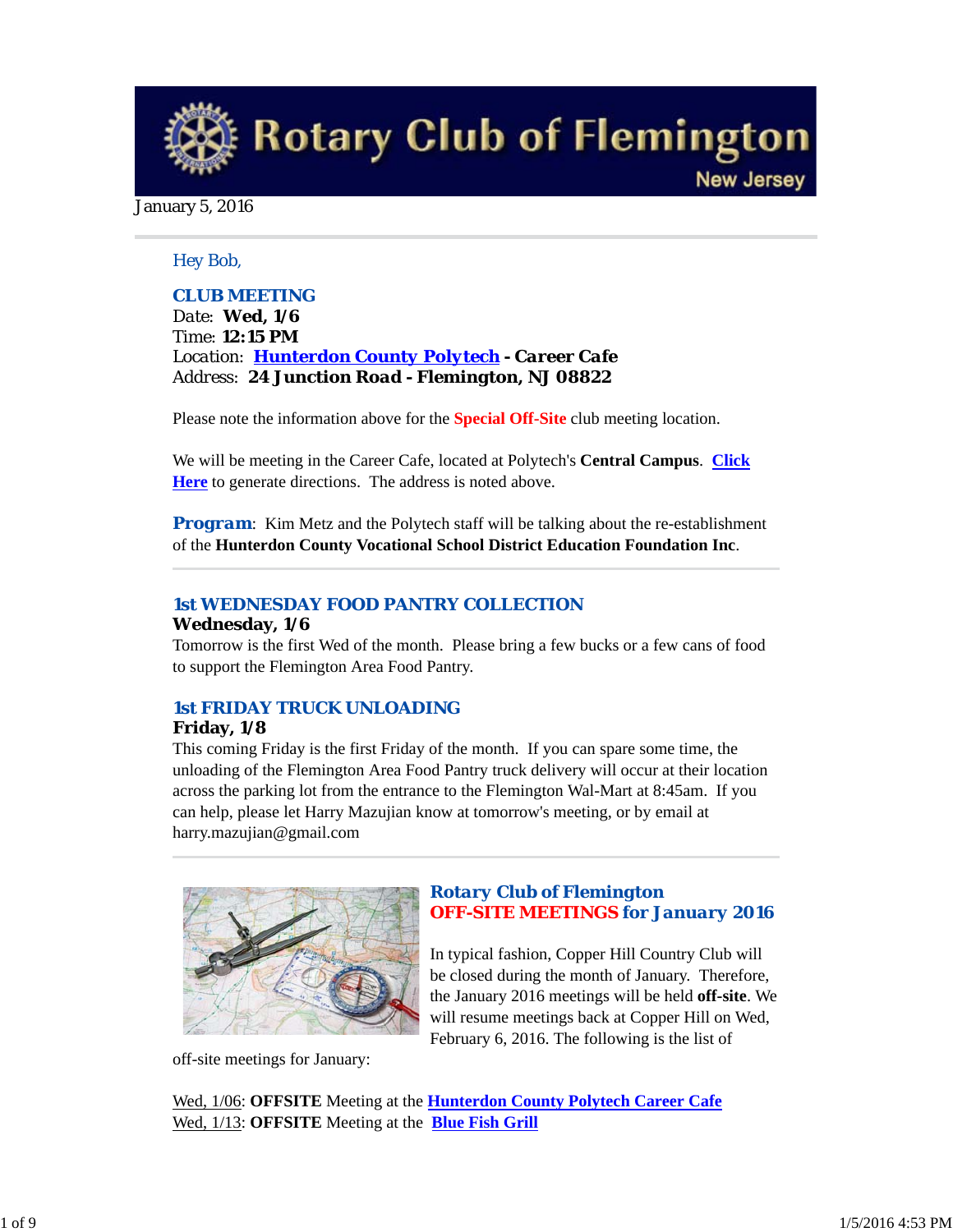

*9th Annual HUNTERDON COUNTY ROTARY SOUP COOK-OFF* **Monday, February 29, 2016 5:00 to 7:00pm** H.C.R.H.S. Commons 29 Junction Road - Flemington, NJ

Hundreds of soup lovers countywide will attend the event at Hunterdon Regional High School

Commons on Monday, February 29, 2016.

An **admission fee and a food donation to the Food Pantry** entitles you to enjoy sample-size cups of any and all entered soups, plus the opportunity to vote for your favorite. At the end of the evening, two trophies will be awarded, one for PEOPLE'S CHOICE and one for JUDGE'S CHOICE and each champion will have the honor of displaying the coveted SOUPER BOWL TROPHIES in their restaurant for the year. An additional award will be presented for the BEST VISUAL PRESENTATION so be creative in your table presentation. **Click Here** to visit the website for more information.

### **Admission Cost**:

- *Ages 9 & Up*: **\$15 per person** + a **can of food** to donate to the local food pantries.
- *Ages 5 to 8*: **\$5 per person** + a **can of food**.
- *Ages 4 & Younger*: **Free**.

**CLICK HERE** to download a copy of the **Restaurant Registration Form**.

#### **RESTAURANT ENTRY DEADLINE IS Early February 2016**

A limit of 20 participating restaurants will be accepted on a first-come, first-served basis. One soup entry per restaurant.

#### **YOUR PARTICIPATION HELPS FIGHT HUNGER IN HUNTERDON!!!**

All net event proceeds will be donated to the Food Pantries of Hunterdon County. The following are the Food Banks supported:

- **Delaware Valley Interfaith Council**
- **Fisherman's Mark**
- **Flemington Area Food Pantry**
- **North Hunterdon Food Pantry**
- **Open Cupboard Food Pantry**
- **Starfish Food Pantry**

#### **Joint Effort by the Hunterdon County Rotary Clubs**

This event is organized and run as a joint effort by the Rotary Clubs of Flemington, Clinton Sunrise, North Hunterdon, Lambertville-New Hope, Whitehouse and the Hunterdon Horizon eClub. We are service clubs dedicated to helping people in our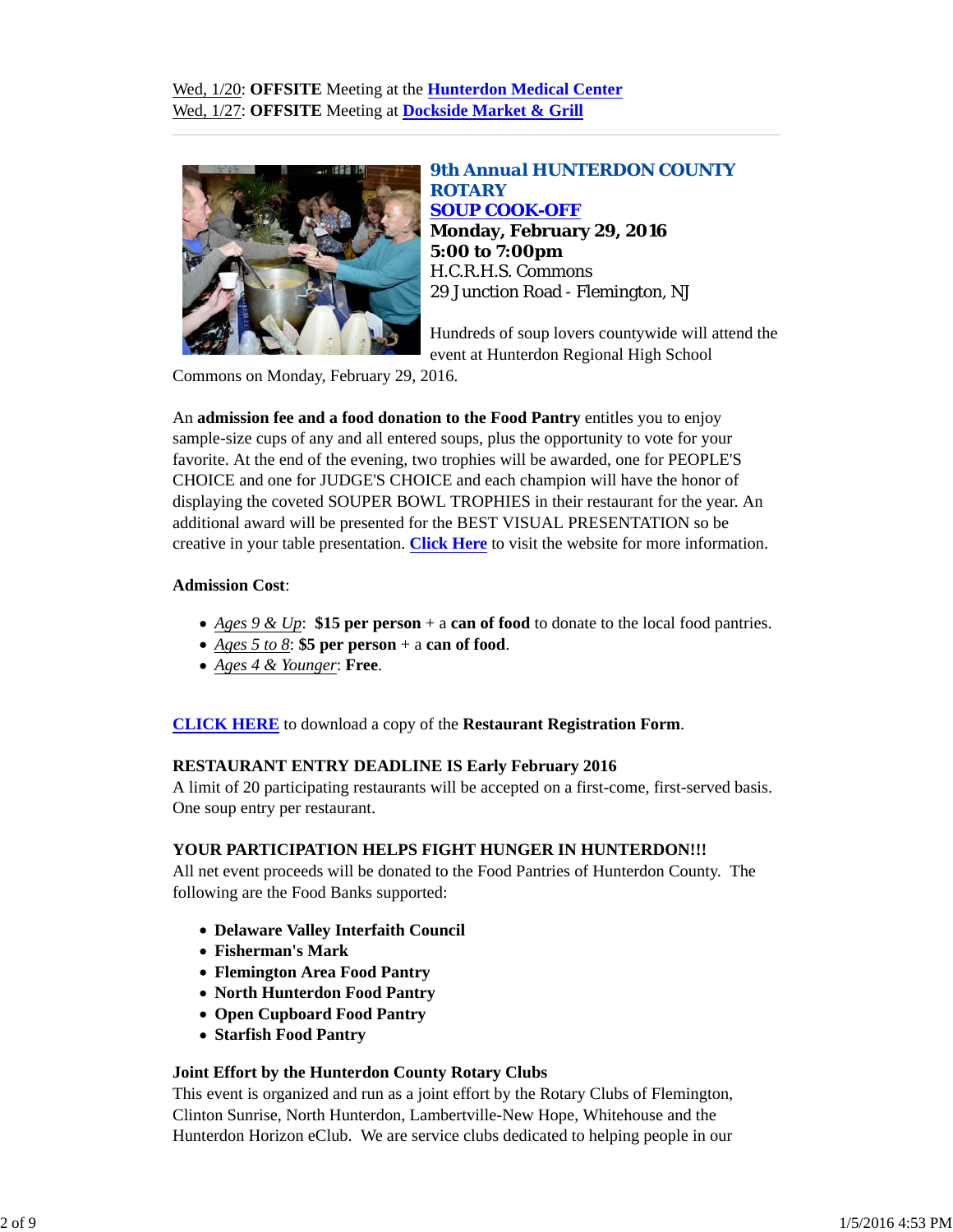community and throughout the world. The event is held at the end of February in recognition of Rotary International's Anniversary, which had it's very first meeting on February 23, 1905 in Room 711 of the Unity Building in Chicago as convened by Rotary founder Paul P. Harris

Questions? Contact Event Chair, **Mick Schaible** with any questions or comments. He can be reached at **(609)460-4530** or by email at **Soup@FlemingtonRotaryNJ.org**.

## *PROPOSED NEW MEMBER* **Ann del Campo**

The Membership Committee and Board have approved **Ann del Campo** for potential membership in the Rotary Club of Flemington. Ann has been proposed by Joe Ziegler and has attended several of our club meetings. She would have the proposed classification of "**Scientist & Farmer**". Ann is a retired Scientist and currently manages her family farm (Stonybrook Meadows) in Hopewell, NJ along with her daughter's help. The farm offers pork, eggs, herbal tea, seasonal produce and more. Ann also lives in Hopewell, NJ. Ann is a former member of the Rotary Club of Lambertville-New Hope. In Rotary, Ann has hosted Exchange Students, participated in Eat, Drink & Share and made a trip to Nepal.

President Mick announced this information at the 12/2/2015 lunch meeting. Members had until the end of business on Tuesday, 12/8/2015 to submit a written objection to the board. Since no objections were received, Ann is eligible for membership and will have her Orientation meeting scheduled.



# *The Flemington Rotary MEMBER DIRECTORY Is Updated on the Website*

A PDF copy of the Club Directory is now kept on the club website, located on the password protected "**Members Only**" page. To access this, simply goto

**www.FlemingtonRotaryNJ.org** and click on "Members

Only" in the upper left. The page is password protected. If you do not have the password, simply email us and request it.

If you see any updates that need to be made (a change of address, email, phone number, something is not listed correctly, etc.), please email Sandy Clark and request any changes to be made. **Click Here** to generate an email to Sandy.



# *SPEAKERS & PROGRAMS BEING SOUGHT*

President Mick is looking for some ideas for upcoming meeting programs and speakers. If you have any leads, please pass them onto Mick Schaible, who will follow-up to schedule the speaker.

**Click here** to generate an email directly to Mick.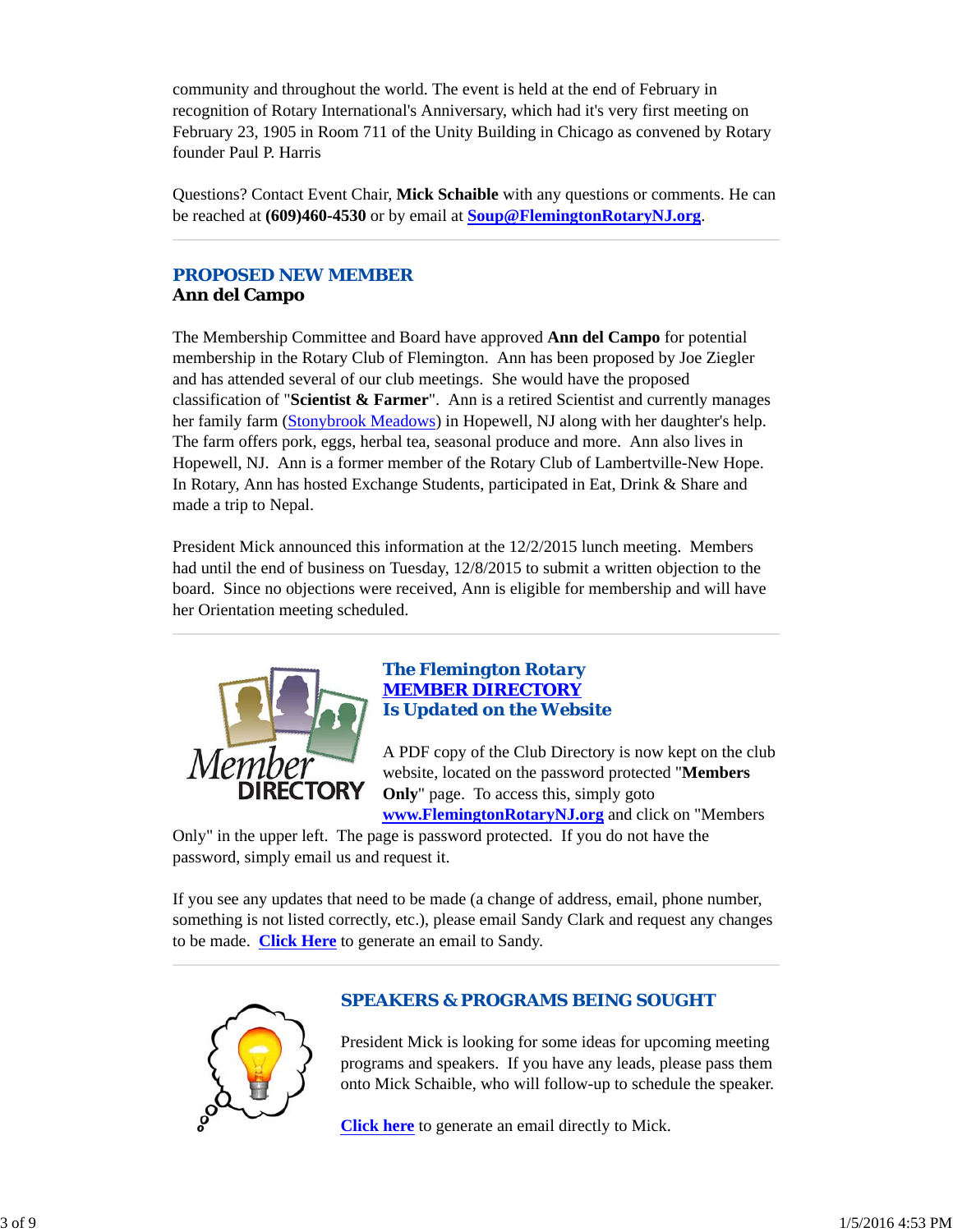

As you know, the Rotary Club of Flemington is a member of the H.C. Chamber of Commerce. This enables all Rotarians the ability to attend a Chamber function as a "member". If someone asks you what your business is, you would explain that you are a member representing the Rotary Club of Flemington. **Click Here** to visit the Chamber website for a listing of upcoming events.



# *Jersey Talk Radio - Internet Radio "THE ROTARY HOUR"* **Tuesdays** from **5pm to 6pm**

PDG Megan Jones-Holt is the host of "The Rotary Hour" on the "Jersey Talk Radio" internet radio station. She is always looking for guests to have on the show. If you are intersted, please get in touch with Megan at (908)894-4590 or **mjonesholt@gmail.com**.

**Click Here** to listen to the Internet Radio station from your PC, smart phone, mobile device, etc.



# *FLEMINGTON BUSINESS IMPROVEMENT* www.downtownflemington.com

If you would like to learn more about events and activities going on around Flemington, please **CLICK HERE** to visit the Flemington Business Improvement District (BID) website.

# *ROTARY DISTRICT 7510 NEWS*

**Click Here** to read the current news from our Rotary District 7510.

# *SPEAKERS & PROGRAMS BEING SOUGHT*

We are always seeking new or creative ideas for upcoming meeting programs and speakers. If you have any leads, please pass them onto Mick Schaible. **Click here** to generate an email directly to Mick.

### *UPCOMING DATES TO NOTE*

**Summary of Upcoming Club Meeting Programs**:

\*\*See Post Above for the January 2016 Off-Site Meetings\*\*

Wed, 2/03: TBA Wed, 2/10: TBA Wed, 2/17: TBA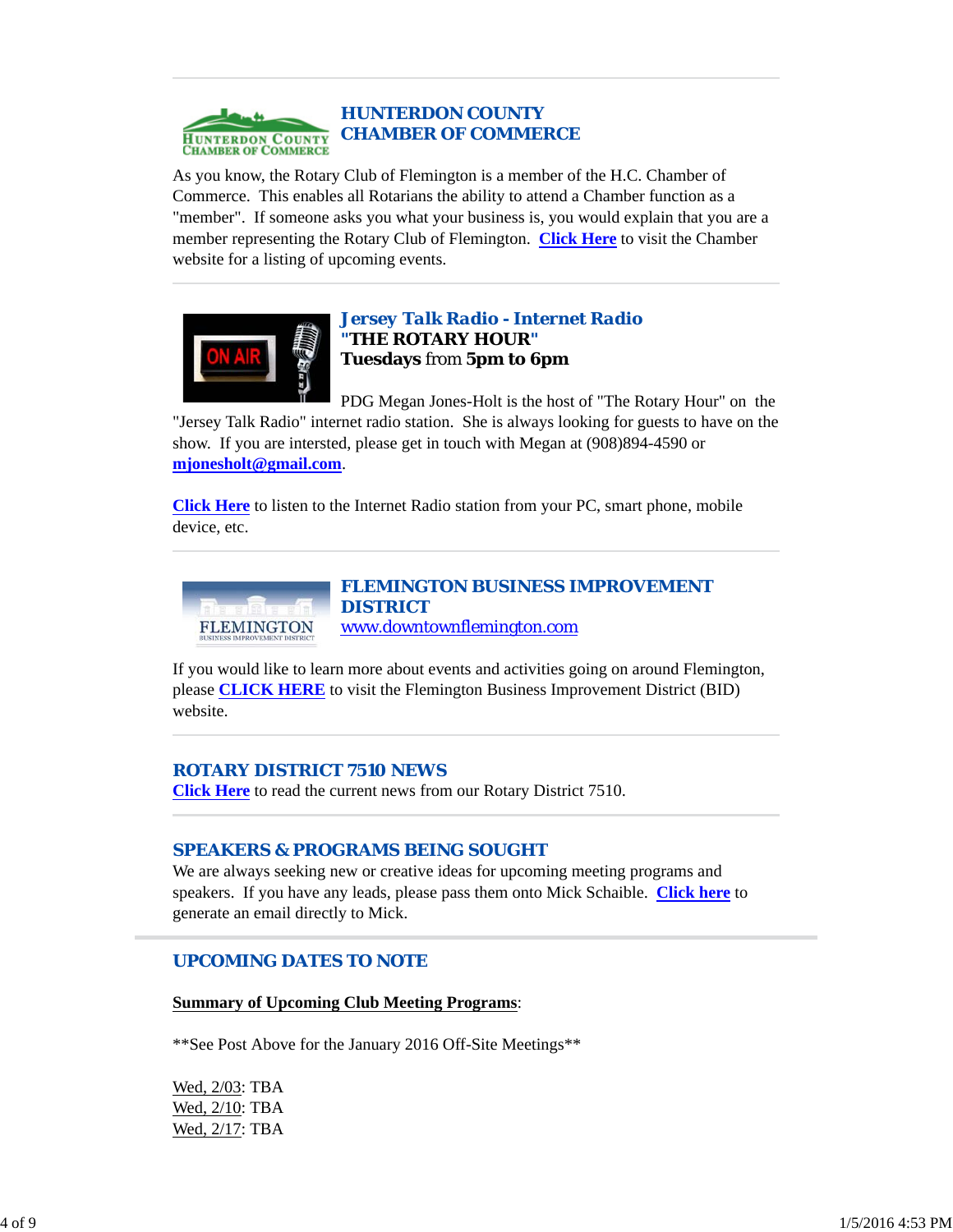#### Wed, 2/24: TBA

**Next RCOF Board Meeting**: Tues, 1/19/2016 at 6:00 PM. (Meetings held bi-monthly). **Next Membership Meeting:** Wed,  $1/13/2016$  at 1:30 PM (Usually the 2<sup>nd</sup> Wed).

**Upcoming RCOF Club Events, Fundraisers, Fellowship Events, Etc**.: Mon, 2/29: **Hunterdon County Rotary Soup Cook-Off**

#### **Rotary District 7510 Events & Functions:**

Fri, 3/4: President-Elect Training Seminar (PETS 1) - Bridgewater Marriott Hotel 3/18 to 3/19: President-Elect Training Seminar (PETS 2) - Hanover Marriott Hotel Wed, 4/27: District Assembly at 2:30pm - Bridgewater Marriott Hotel May 13-15: **District Conference** at the Inn at Pocono Manor

#### *COMMITTEE LIST:*

**Click Here** to download the listing of all current Club Committee's and its members.

#### *"MEMBERS ONLY" WEBSITE:*

#### **Click Here for the Members Only section of the website to find:**

1) The "Membership Proposal Form" to propose a new member.

- 2) New Member Information.
- 3) An Online Copy of the Club Membership Directory.
- 4) A Link to All Photos Albums of the Club.

## *ROTARY WEBSITE LINKS:*

Rotary International: **www.Rotary.org** Rotary District 7510: **www.RotaryNJ.org**

#### *NEARBY ROTARY CLUB MEETINGS:*

As A Rotarian, you are Welcome to attend a Rotary Club meeting anywhere in the world. Click here for the Rotary Club Locator App. Or see below for some local meetings:

#### Mondays

**Lambertville/New Hope** (6:30 pm) - Lambertville Station Restaurant; 11 Bridge Street, Lambertville NJ 08530

**Piscataway** (12:15 pm) - Radisson Hotel; 21 Kingsbridge Road, Piscataway, NJ 08854

#### Tuesdays

**Whitehouse** (12:15 pm) - Max's 22; 456 Route 22 West, Whitehouse Station, NJ 08889 **Princeton** (12:15 pm) - The Nassau Club; 6 Mercer Street, Princeton, NJ 08540 **Bridgewater-Bound Brook** (12:15 pm) - Arbor Glenn; 100 Monroe St, Bridgewater 08807

#### Wednesdays

**Branchburg Township** (7:30 am): Stoney Brook Grille; 1285 Route 28, North Branch, NJ 08876

**Flemington** (12:15pm): Copper Hill Country Club; 100 Copper Hill Road, Ringoes, NJ 08851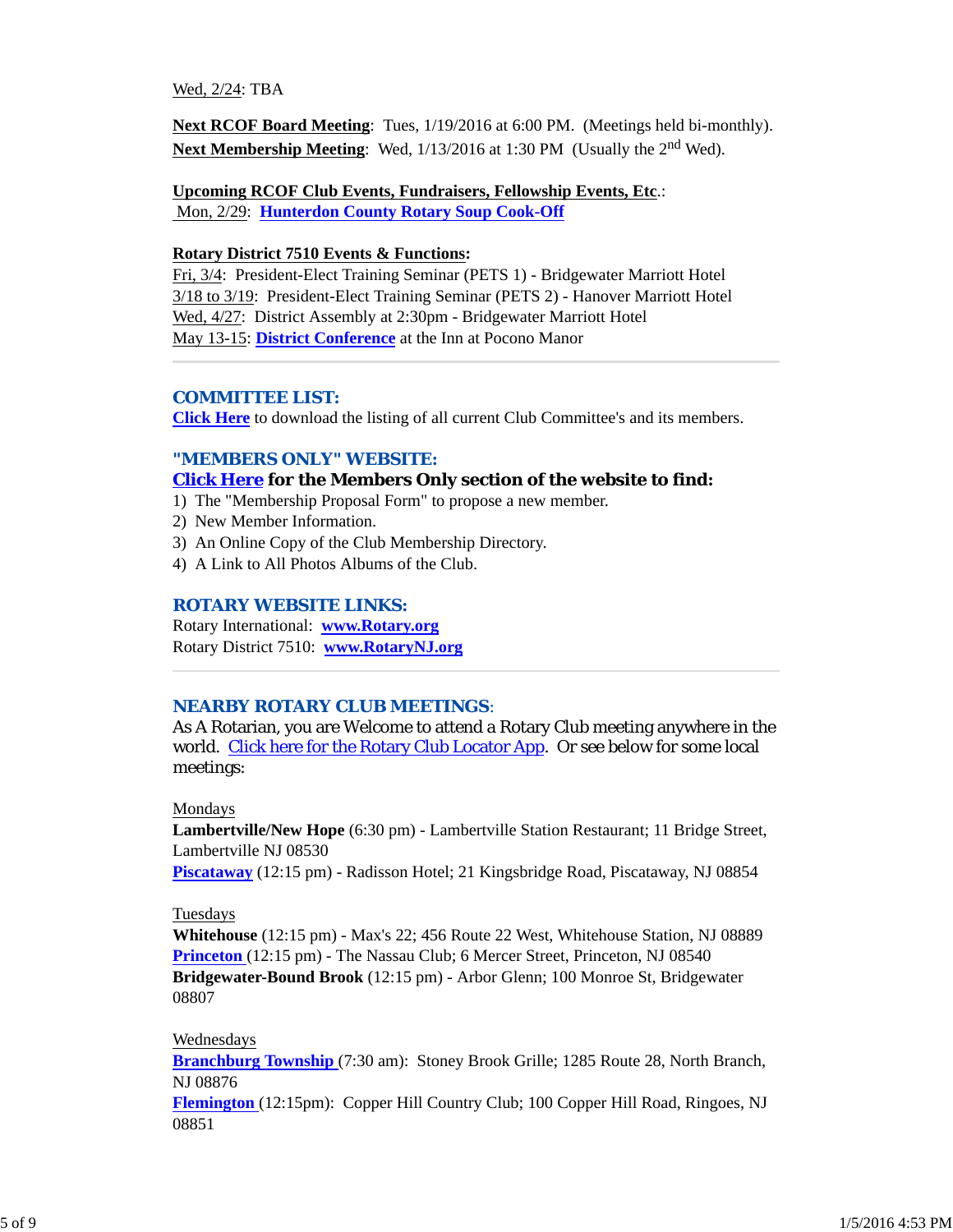**Hillsborough Township** (6:15 pm): Pheasant's Landing; 311 Amwell Road (Rt. 514), Hillsborough, NJ 08844

### **Thursdays**

**Clinton Sunrise** (7:30 am): Clinton Fire Department; New Street, Clinton, NJ 08809 **Somerville/Bridgewater** (12:15 pm): Bridgewater Manor; 1251 US Highway 202/206, Bridgewater, NJ 08807

**Trenton** (12:15 pm): Freddie's Tavern; 12 Railroad Avenue, West Trenton, NJ 08628

### Fridays

**North Hunterdon** (12:15 pm): Beaver Brook County Club; 25 County Club Drive, Annandale, NJ 08801

**Princeton Corridor** (12:15pm): Hyatt Regency; 102 Carnegie Center, Rt. 1 North, Princeton, NJ 08540

#### eClub

**Rotary eClub of Hunterdon Horizon**: View website for meetings or online makeups.

# RI President's Call for Action in **2015-2016**: **"Be A Gift To The World"**

# **Rotary Club of Flemington - Our 92nd Year**

Founded October 3, 1923 \* Charter #1529 \* District 7510

| Club President                           | <b>Mick Schaible</b>                         |  |
|------------------------------------------|----------------------------------------------|--|
| President-Elect                          | D.J. Wright                                  |  |
| Secretary                                | <b>Chris Steffner</b>                        |  |
| Treasurer, General                       | <b>Bob Newland</b>                           |  |
| Treasurer, Lunch                         | <b>Lynn Hyman</b> (immediate Past-President) |  |
| <b>Board Member</b>                      | <b>Chris Kamnitsis</b>                       |  |
| <b>Board Member</b>                      | <b>Joe Ziegler</b>                           |  |
| Sergeant-at-Arms                         | <b>Jim Davidson</b>                          |  |
| R.I. President                           | K.R. "Ravi" Ravindran (Sri Lanka)            |  |
| District Governor (DG)                   | <b>Hal Daume</b> (Berkeley Heights, NJ)      |  |
| District Governor Elect (DGE)            | <b>Charles Minton</b> (Union, NJ)            |  |
| District Governor Nomimee (DGN)          | <b>Bob Zeglarski</b> (Roselle-Rosselle Park) |  |
| <b>Assistant District Governor (ADG)</b> | <b>Albert Varga</b> (Lambertville-New Hope)  |  |

Club Meetings: **Wednesday, 12:15 pm, Copper Hill Country Club** 100 Copper Hill Road, Ringoes 08551

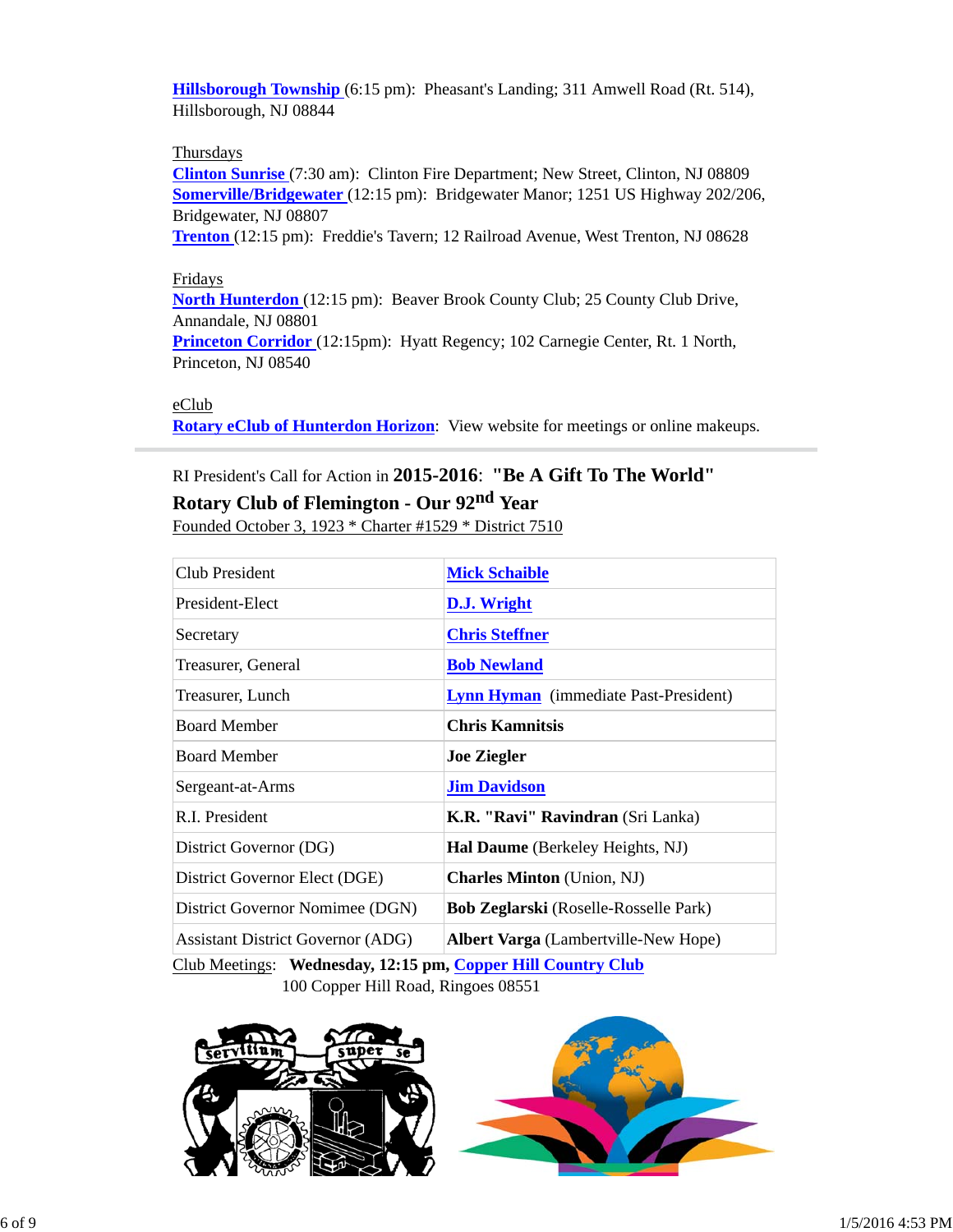



*MISSION STATEMENT*: The mission of Rotary International is to assist and guide Rotarians and Rotary clubs to accomplish the Object of Rotary to ensure Rotary's continuing relevance and to help build a better world, emphasizing service activities by individuals and groups that enhance the quality of life and human dignity, encouraging high ethical standards, and creating greater understanding among all people to advance the search for peace in the world.

**THE OBJECT OF ROTARY:** The object of Rotary is to encourage and foster the ideal of service as a basis of worthy enterprise and, in particular, to encourage and foster:

**1st**: The development of acquaintance as an opportunity for service;

**2nd**: High ethical standards in business and professions, the recognition of the worthiness of all useful occupations, and the dignifying of each Rotarian's occupation as an opportunity to serve society;

**3rd**: The application of the ideal of service in each Rotarian's personal, business and community life;

**4th**: The advancement of international understanding, goodwill, and peace through a world fellowship of business and professional persons united in the ideal of service.

### **THE 4-WAY TEST:** "Of the things we think, say or do:

- **1st**: Is it the Truth?
- 2<sup>nd</sup>: Is it Fair to all concerned?
- **3rd**: Will it build goodwill and better friendships?
- **4th**: Will it be beneficial to all concerned?"

### *ROTARY's AVENUE'S OF SERVICE*:

**1)** Through **Club Service**, we have fun, build lasting friendships, and make sure that our club runs well.

**2)** Through **Vocational Service**, we volunteer our professional skills to serve others and promote integrity in everything we do.

**3)** Through **Community Service**, we address local needs and work with our community to bring lasting improvements.

**4)** Through **International Service**, we meet humanitarian needs around the globe and promote world understanding and peace.

**5)** Through **Youth Service**, we work with young people to help them become the next generation of leaders, visionaries, and peacemakers.

# **2015-2016 CLUB MEMBER ROSTER**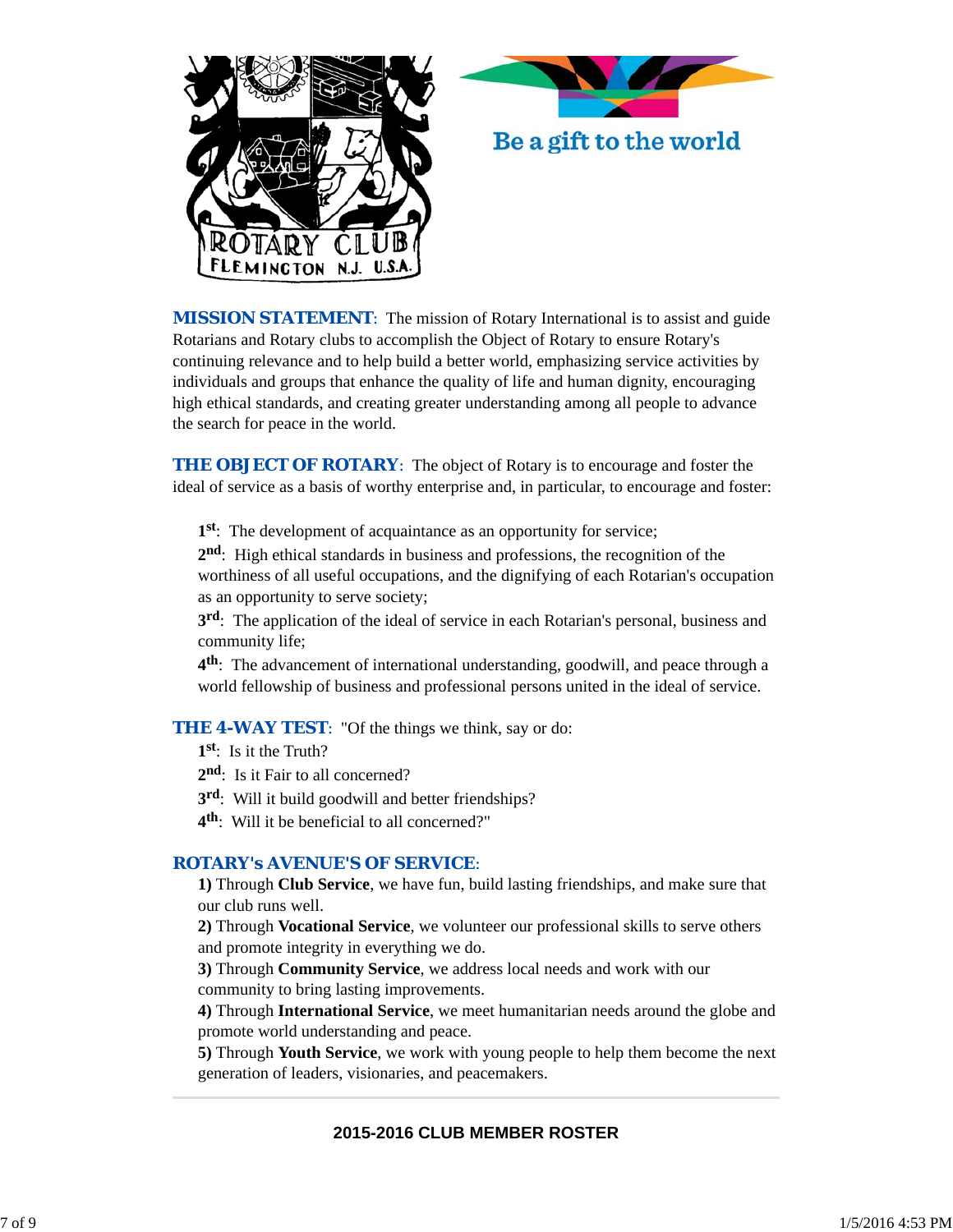# **Rotary Club of Flemington, NJ**

Current Number of Members: 41

| <b>Rotarian</b>                   | <b>Member Since</b> | <b>Classification</b>           |
|-----------------------------------|---------------------|---------------------------------|
| Black, Bruce B.                   | 2007                | <b>Health and Fitness</b>       |
| Bohler, Herbert C. (Herb)         | 1977                | <b>Specialty Advertising</b>    |
| <b>Campbell, Jennifer</b>         | 2015                | <b>General Practice</b>         |
| Chittenden, Robert L. (Bob)       | 2003                | M.E.F.P. Consulting Engineering |
| Clark, Arthur L. (Sandy)          | 1987                | Printing                        |
| Davidson, James G. (Jim)          | 2002                | <b>Rubber Products</b>          |
| Ferrari, Frederick J. (Fred)      | 1964                | Orthodontia                     |
| Fisher, Charles H. (Charlie)      | 1961                | <b>Funeral Services</b>         |
| Fisher, Thomas H. (Tom)           | 2012                | Property & Casualty Insurance   |
| Harkness, David W. (Dave)         | 2015                | <b>Hospital Affairs</b>         |
| Harrison, Jeffrey (Jeff)          | 1996                | Psychotherapy                   |
| Hyman, Lynn                       | 2010                | <b>Retail Banking</b>           |
| Kamnitsis, Christopher P. (Chris) | 2001                | <b>Financial Planning</b>       |
| Kavanagh, Michele                 | 2013                | <b>Community Banking</b>        |
| Liebross, Ira                     | 1997                | <b>Family Medicine</b>          |
| Loew, Darren                      | 2002                | Orthodontics                    |
| Martin, Teresa (Terry)            | 1993                | Solid Waste/Recycling           |
| Mazujian, Harry                   | 2004                | Clergy                          |
| McWilliams, Nancy                 | 1992                | Psychotherapy                   |
| Metz, Kim                         | 2007                | <b>Technical Education</b>      |
| Muller, George D.                 | 1964                | <b>Cut Glass Manufacturing</b>  |
| Nastasi, William (Bill)           | 1996                | <b>General Contracting</b>      |
| Newland, Robert D. (Bob)          | 1998                | Insurance                       |
| Ownes, Terry M.                   | 1987                | <b>Floor Covering</b>           |
| Phelan, Christopher J. (Chris)    | 2009                | <b>Chamber Of Commerce</b>      |
| Randolph, R. Wayne                | 1982                | <b>Veterinary Medicine</b>      |
| Reinbacher, Otto A.               | 1997                | Clergy                          |
| Rogow, Stephen S. (Steve)         | 1973                | Orthodontics                    |
| Schaible, R. Michael (Mick)       | 1998                | <b>Appraisal Services</b>       |
| Skowronek, Kenneth J. (Ken)       | 1994                | <b>Family Law</b>               |
| Sollner, Richard F. (Dick)        | 1962                | Air Transportation              |
| Steffner, Christina (Chris)       | 2014                | Education                       |
| Stothoff, Richard H. (Dick)       | 1966                | Sanitary Engineering            |
| Weinstein, Theodore H. (Ted)      | 1994                | <b>Pulmonary Medicine</b>       |
| Widico, Karen A.                  | 1997                | <b>Public Health Services</b>   |
| Williams, Gwen                    | 1991                | Purchasing/Manufacturing        |
| Wise, Robert (Bob)                | 1992                | <b>Hospital Administration</b>  |
| Woske, Harry                      | 1977                | Cardiology                      |
| Wright, Daniel J. (D.J.)          | 2003                | <b>Funeral Services</b>         |
| Ziegler, Joseph E. (Joe)          | 1988                | <b>Investment Advisor</b>       |
| Zullo, John J. (Johnnie)          | 1987                | <b>Chemical Engineering</b>     |